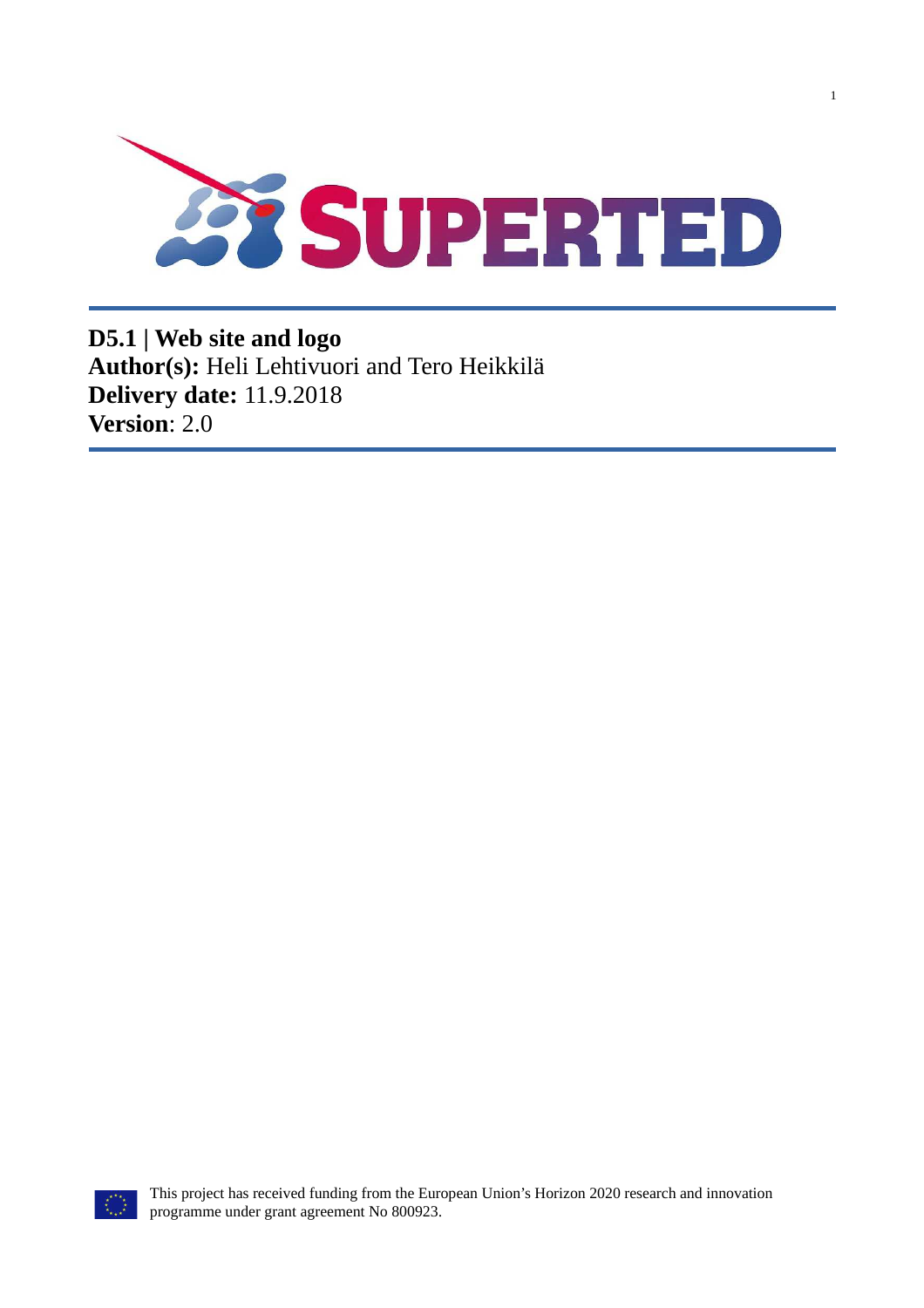| Project Acronym:     | <b>SUPERTED</b>                                                                 |
|----------------------|---------------------------------------------------------------------------------|
| Project Full Title:  | Thermoelectric detector based on superconductor-ferromagnet<br>heterostructures |
| Call:                | H2020-FETOPEN-2016-2017                                                         |
| Topic:               | FETOPEN-01-2016-2017                                                            |
| Type of Action:      | <b>RIA</b>                                                                      |
| <b>Grant Number:</b> | 800923                                                                          |
| Project URL:         | https://superted-project.eu/                                                    |

| Editor:                           | Heli Lehtivuori, University of Jyväskylä                                                                                                                                                                                                            |
|-----------------------------------|-----------------------------------------------------------------------------------------------------------------------------------------------------------------------------------------------------------------------------------------------------|
| Deliverable nature:               | Websites (DEC)                                                                                                                                                                                                                                      |
| Dissemination level:              | Public (PU)                                                                                                                                                                                                                                         |
| <b>Contractual Delivery Date:</b> | 31.10.2018                                                                                                                                                                                                                                          |
| <b>Actual Delivery Date:</b>      | 25.9.2018                                                                                                                                                                                                                                           |
| Number of pages:                  | 5                                                                                                                                                                                                                                                   |
| Keywords:                         | logo, web site                                                                                                                                                                                                                                      |
| Author(s):                        | Heli Lehtivuori, University of Jyväskylä<br>Tero Heikkilä, University of Jyväskylä                                                                                                                                                                  |
| Contributor(s):                   | Alessandro Monfardini, Intitute Néel/CNRS<br>Celia Rogero, CFM/CSIC<br>Francesco Giazotto, NEST/CNR<br>Fransisco Lopez Gejo, BihurCrystal SL<br>Ilari Maasilta, University of Jyväskylä<br>Sebastian Bergeret, CFM/CSIC<br>Elia Strambini, NEST/CNR |
| External contributor(s):          | Eric Leraillez, freelancer<br>Rikupekka Oksanen, Univeristy of Jyväskylä<br>Riku Meskanen, Univeristy of Jyväskylä                                                                                                                                  |
| Peer review:                      | XXX YYY, Institution                                                                                                                                                                                                                                |

#### **Abstract**

Deliverable 5.1 '*Web site and logo*' is of type '*Coordination of the project*', meaning that the deliverable is the web site and logo itself, rather than this brief accompanying report. This report provides an overview of the initial SUPERTED project web site and logo as it stands. The SUPERTED web site is available at URL: [https://superted-project.eu/.](https://superted-project.eu/T) As expected, the web site will evolve on almost daily basis over the four years of the project. This evolution will be further reported in the forthcoming deliverables of work package 5 as well as via the project periodic reports. Project logo is already in use and does not change during SUPERTED project lifetime.

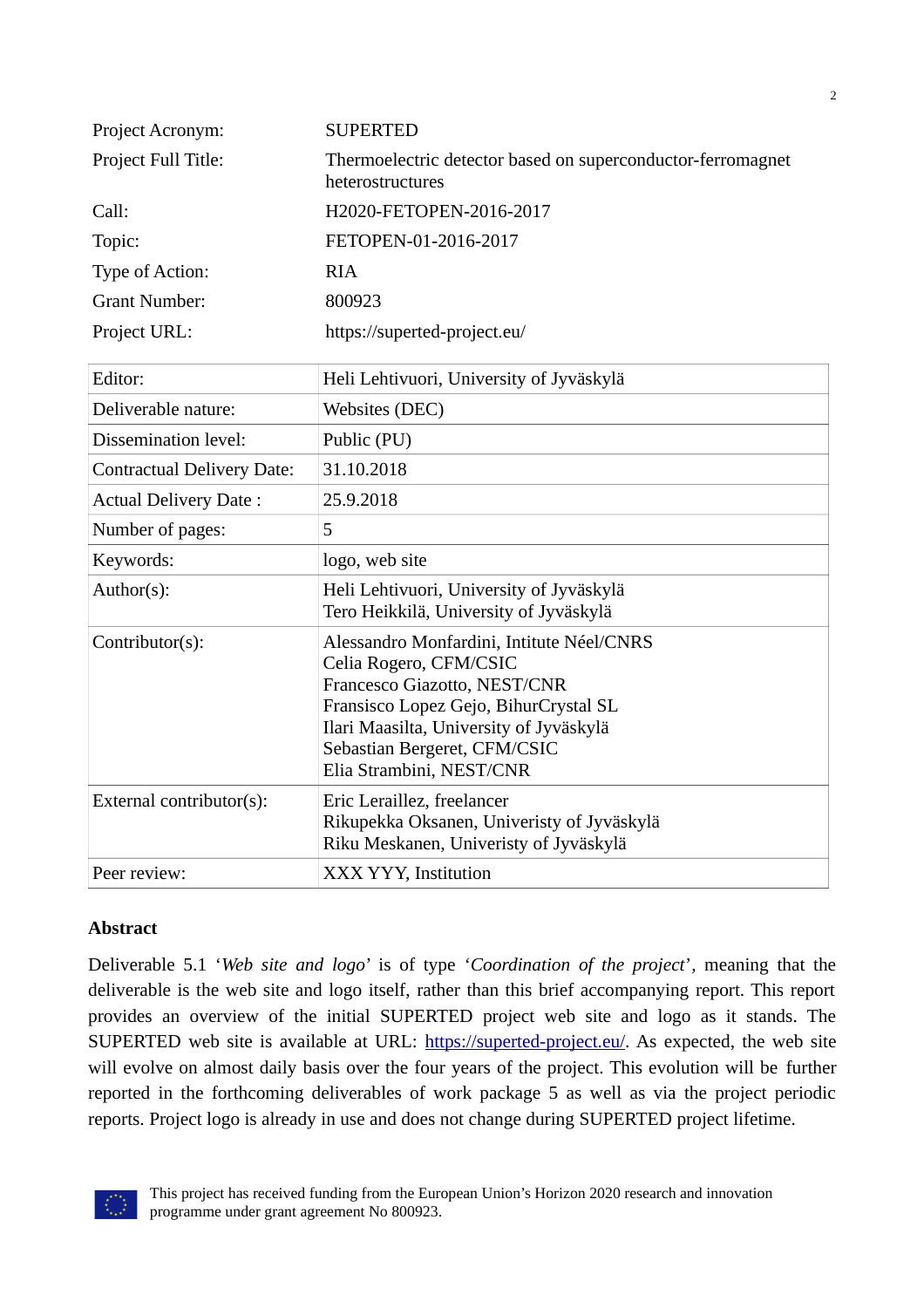# **1. Project web site**

### **1.1. Domain name and server**

The superted-project.eu domain name has been reserved by University of Jyväskylä – the project coordinator - for 5 years. Riku Meskanen is a hostmaster at the IT services of University of Jyväskylä and have done registration. Domain name has been registered on 13/04/2018 and will expire on 13/04/2023, over-running the project life time by half year. The SUPERTED website is available under HTTPS [\(https://superted-project.eu/\)](https://superted-project.eu/) with the HTTP traffic redirected to HTTPS.

The website is hosted on University of Jyväskylä server, which ensures a long term availability of the information (well beyond the end of the funding period of the project). End of the project content will still be available online but we will not make new updates. The SUPERTED project website is built using the PLONE [\(https://plone.org/\)](https://plone.org/). Rikupekka Oksanen is a PLONE support at the IT services of University of Jyväskylä. Heli Lehtivuori and Tero Heikkilä have editing rights to the web site, but everyone has participated in content production.

The layout (color themes, fonts, etc.) of the project web site was taken from University of Jyväskylä web site. For images an external graphical designer, Eric Leraillez and project researcher, Elia Strambini from NEST Istituto Nanoscienze of CNR were used.

#### **1.2. Purpose of the website**

The SUPERTED website is the public window to the project. It is the institutional website, meant to present the project, its actors, its objectives, and its outcome and achievements, to the public at large. It is also meant to keep visitors regularly aware of project news and progresses.

Work package 5 '*Coordination of the project*' is led by partner University of Jyväskylä. Within work package 5, deliverables '*Short film*' and '*Dissemination activities*' include in its latter part the set-up and maintenance of the project website. University of Jyväskylä leads these deliverables, which spans the whole duration of the project and involves all partners. Otherwise, the web site will be updates constantly.

#### **1.3. Information structure**

The structure and navigation of the SUPERTED website is operational; it is articulated around the following main sections:

- Home, the main page of the web site
- **Overview**, provides the general information about the project, such as:
	- Brief project fact-sheet
	- Work Packages



This project has received funding from the European Union's Horizon 2020 research and innovation programme under grant agreement No 800923.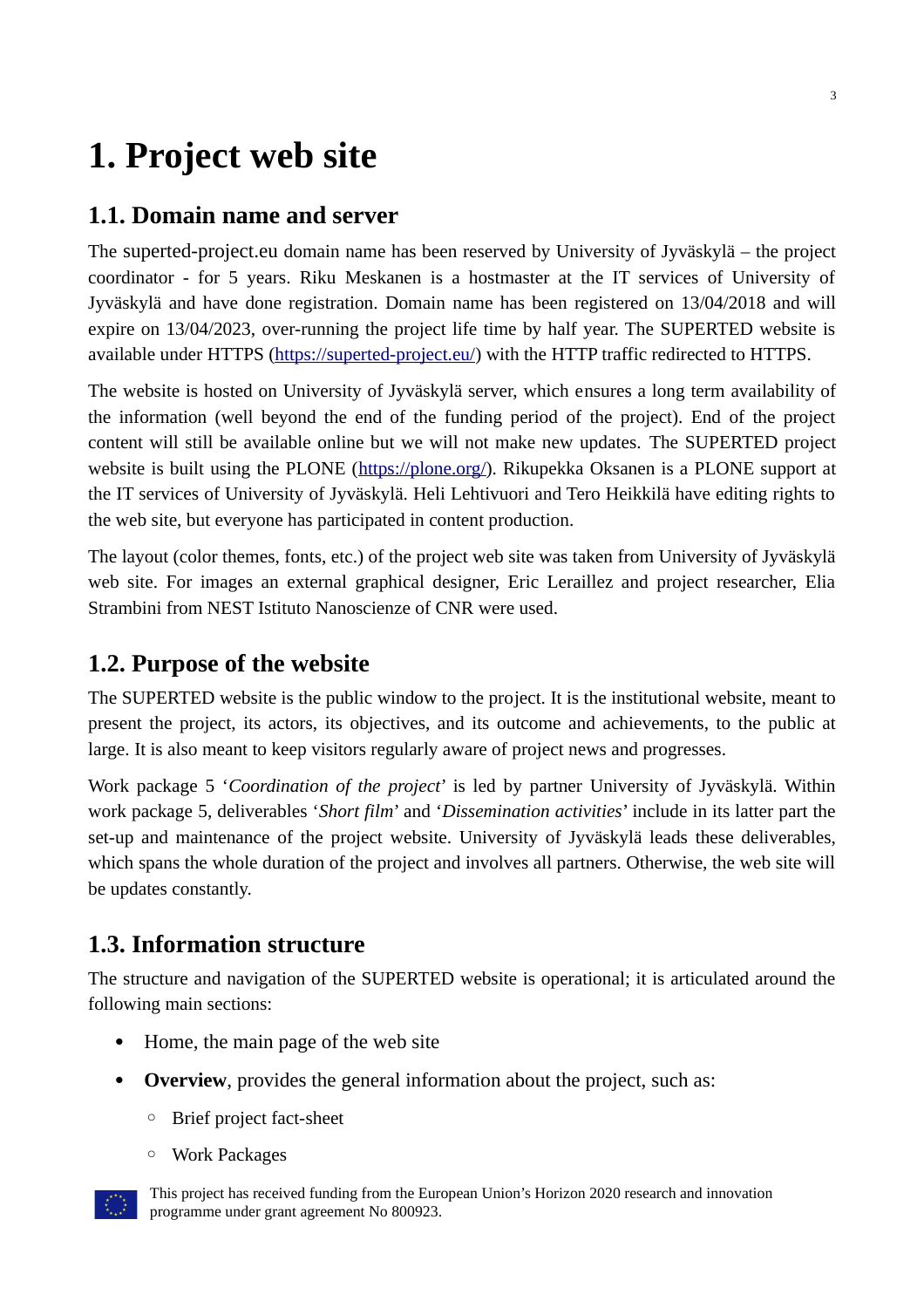- **News**, where the following dynamic information can be found:
	- Twitter account
	- Press releases
	- Open positions in project
- **Partners**, overview of beneficiaries:
	- Short description of institutes
	- Description of key partners
- **Meetings**
	- Scientific meetings
- **Resources**, materials needed for dissemination, reporting, etc.
	- Logos
	- Deliverable report template
	- Data management plan
- **Publications**, a list of scientific publications produced by the SUPERTED consortium
	- Scientific articles
	- Public reports

The screenshot below shows the current main page design, together with the subpage choices and contact information:



This project has received funding from the European Union's Horizon 2020 research and innovation programme under grant agreement No 800923.